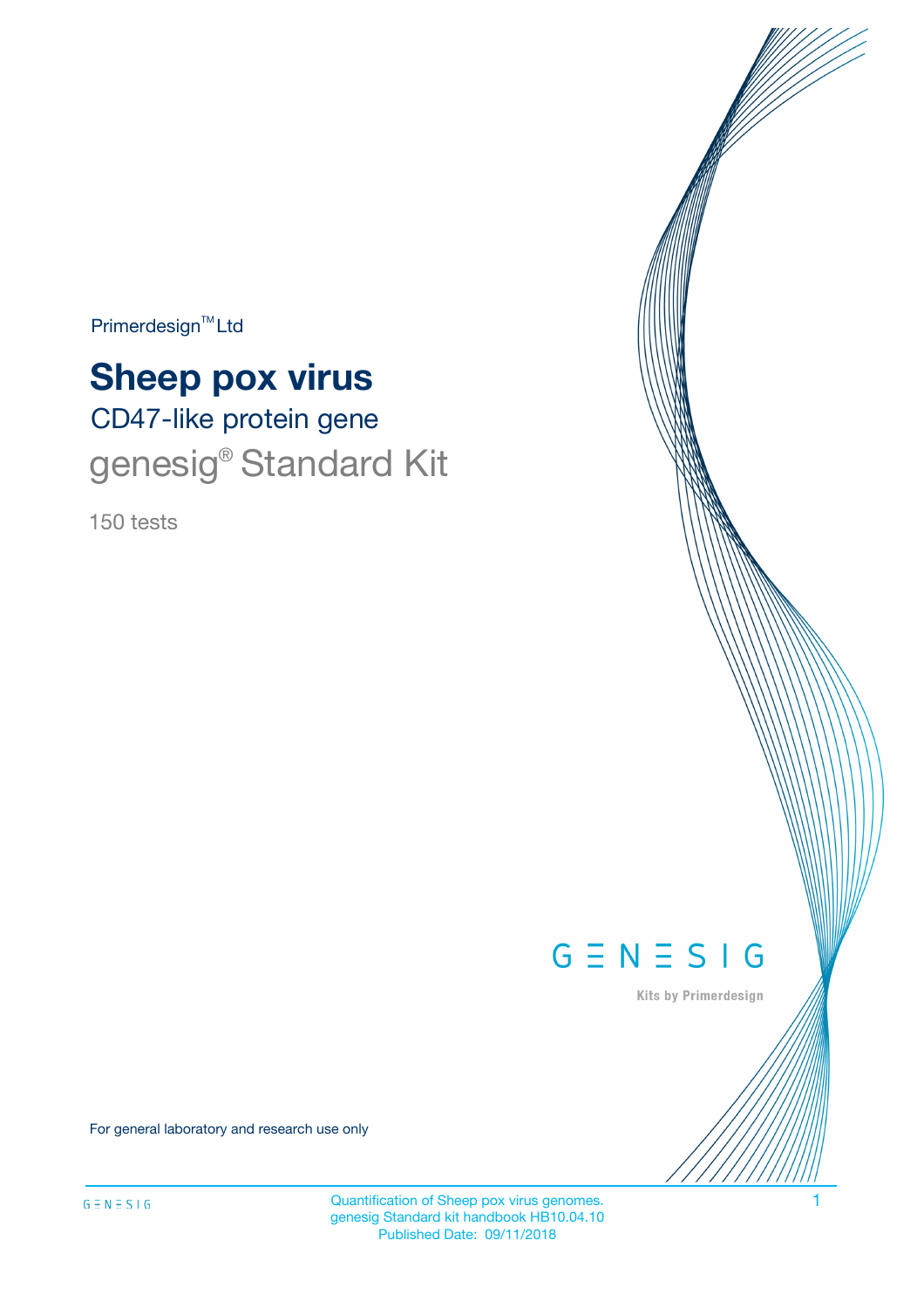### Introduction to Sheep pox virus

Sheep pox virus (SPV) is an extremely contagious DNA virus that causes sheep pox in small ruminants. It belongs to the Poxviridae family, in the Capripoxvirus genus. SPV has a double stranded, linear DNA genome of approximately 150 kb and the virus is cuboidal in structure. It is endemic in parts of Africa, the Middle East, Turkey, Iran, Afghanistan, Pakistan, India, Nepal, China, Bangladesh, Vietnam and southern Europe.

Transmission is usually by aerosol after close contact with severely affected animals exhibiting ulcerated papules on the mucous membrane. Transmission cannot occur during the prepapular stage, and it is reduced once papules have become necrotic and neutralising antibody has been produced (about one week after onset). Alternative routes of infection include through alternative mucous membranes or abraded skin and occasionally via biting insects or contact with contaminated implements, vehicles or objects. The virus enters the host cell by receptor mediated endocytosis and can modulate and mimic the host immune response to subvert the antiviral activity of the host. They also induce apoptosis in antigenpresenting cells and induce IL-10 release which impairs the acquisition of an adaptive immune response and furthers viral spread.

The SPV Incubation period is 8–13 days but can be as short as 4 days following mechanical transmission. Symptoms vary from mild to severe, normally beginning with the rapid onset of fever, salivation, nasal discharge and conjunctivitis followed by erythematous macules that develop into papules. Lesions may develop on the mucous membrane, usually being concentrated on the head, neck, groin, perineum, external mucous membranes of the eyes, vulva, anus and nose. They also occur on internal organs giving rise to respiratory problems, diarrhoea, depression, emaciation, abortion and sometimes death due to ulceration and necrosis of the papules. Morbidity and mortality are influenced by age, health status, previous exposure and the strain of the virus. In endemic areas, the mortality rate is usually less than 10%. However, fatality rates of nearly 100% can occur in young animals.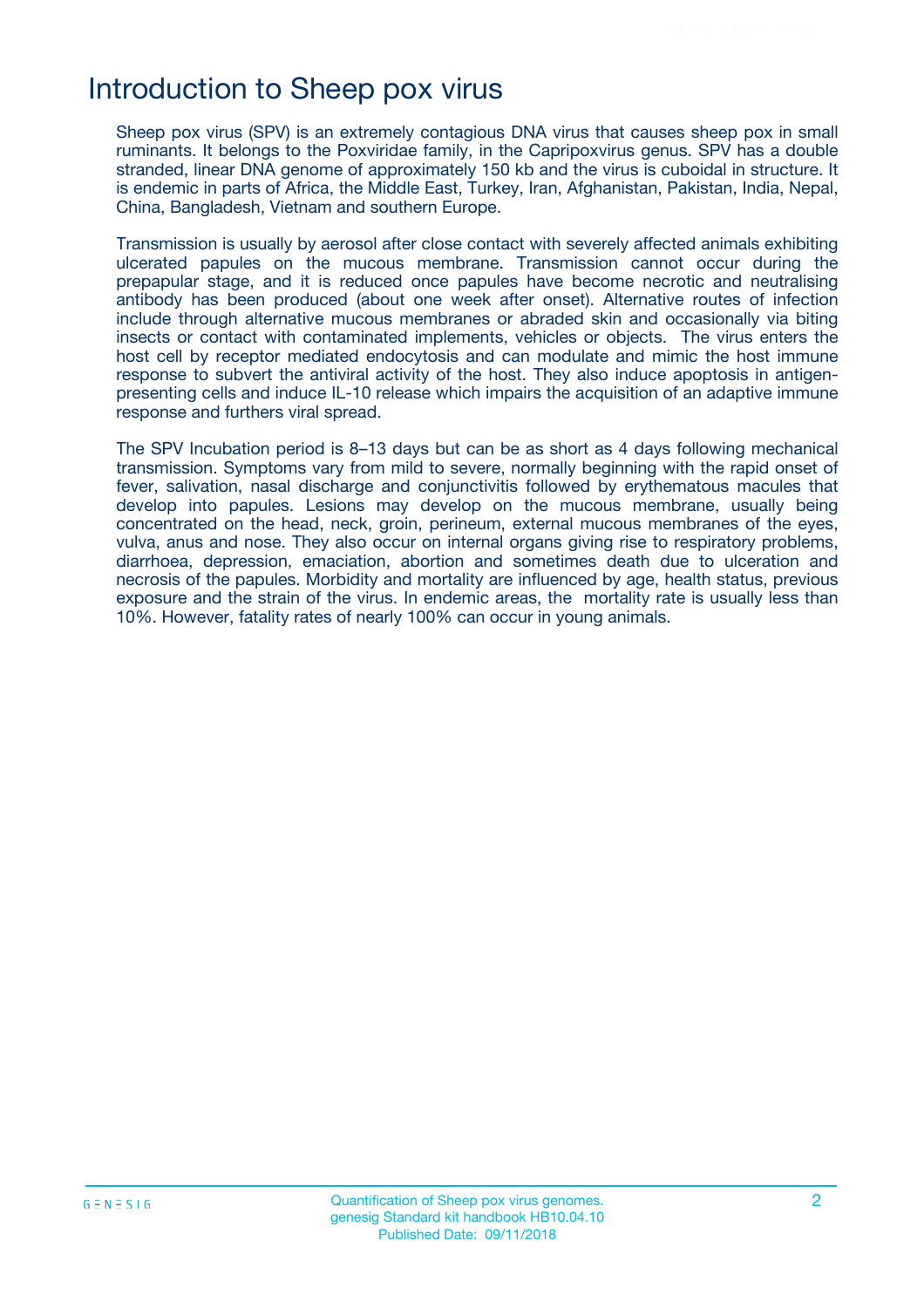

The Primerdesign genesig Kit for Sheep pox virus (SPV) genomes is designed for the in vitro quantification of SPV genomes. The kit is designed to have a broad detection profile. Specifically, the primers represent 100% homology with over 95% of the NCBI database reference sequences available at the time of design.

The dynamics of genetic variation means that new sequence information may become available after the initial design. Primerdesign periodically reviews the detection profiles of our kits and when required releases new versions.

If you require further information, or have a specific question about the detection profile of this kit then please send an e.mail to enquiry@primerdesign.co.uk and our bioinformatics team will answer your question.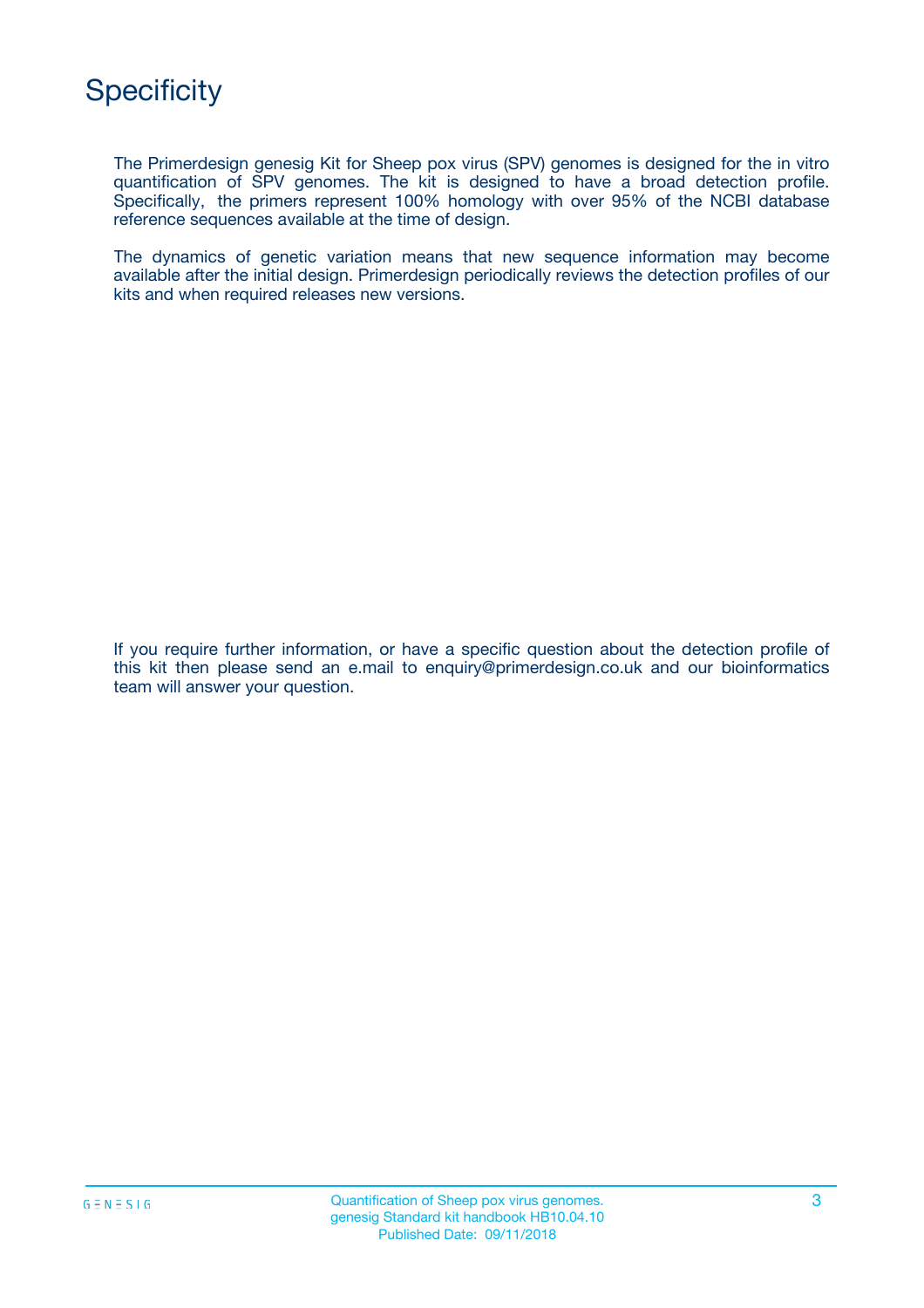# Kit contents

- **SPV specific primer/probe mix (150 reactions BROWN)** FAM labelled
- **SPV positive control template (for Standard curve RED)**
- **RNase/DNase free water (WHITE)** for resuspension of primer/probe mixes
- **Template preparation buffer (YELLOW)** for resuspension of positive control template and standard curve preparation

# Reagents and equipment to be supplied by the user

#### **Real-time PCR Instrument**

#### **Extraction kit**

This kit is recommended for use with genesig Easy DNA/RNA extraction kit. However, it is designed to work well with all processes that yield high quality RNA and DNA with minimal PCR inhibitors.

#### **oasig**TM **lyophilised or Precision**®**PLUS 2X qPCR Master Mix**

This kit is intended for use with oasig or PrecisionPLUS2X qPCR Master Mix.

**Pipettors and Tips**

**Vortex and centrifuge**

**Thin walled 1.5 ml PCR reaction tubes**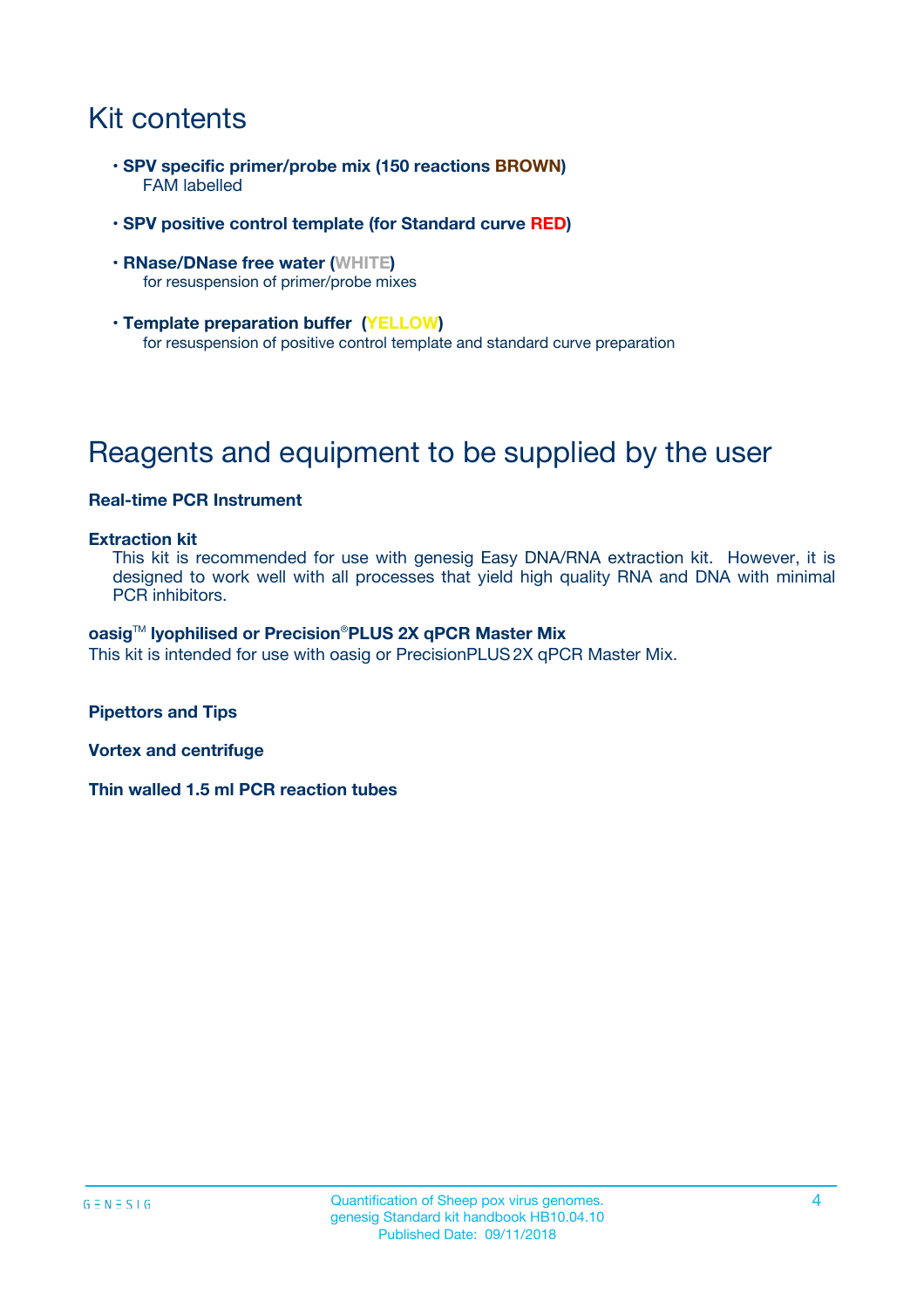### Kit storage and stability

This kit is stable at room temperature but should be stored at -20ºC on arrival. Once the lyophilised components have been resuspended they should not be exposed to temperatures above -20°C for longer than 30 minutes at a time and unnecessary repeated freeze/thawing should be avoided. The kit is stable for six months from the date of resuspension under these circumstances.

If a standard curve dilution series is prepared this can be stored frozen for an extended period. If you see any degradation in this serial dilution a fresh standard curve can be prepared from the positive control.

Primerdesign does not recommend using the kit after the expiry date stated on the pack.

### Suitable sample material

All kinds of sample material suited for PCR amplification can be used. Please ensure the samples are suitable in terms of purity, concentration, and DNA integrity. Always run at least one negative control with the samples. To prepare a negative-control, replace the template DNA sample with RNase/DNase free water.

### Dynamic range of test

Under optimal PCR conditions genesig SPV detection kits have very high priming efficiencies of >95% and can detect less than 100 copies of target template.

### Notices and disclaimers

This product is developed, designed and sold for research purposes only. It is not intended for human diagnostic or drug purposes or to be administered to humans unless clearly expressed for that purpose by the Food and Drug Administration in the USA or the appropriate regulatory authorities in the country of use. During the warranty period Primerdesign genesig detection kits allow precise and reproducible data recovery combined with excellent sensitivity. For data obtained by violation to the general GLP guidelines and the manufacturer's recommendations the right to claim under guarantee is expired. PCR is a proprietary technology covered by several US and foreign patents. These patents are owned by Roche Molecular Systems Inc. and have been sub-licensed by PE Corporation in certain fields. Depending on your specific application you may need a license from Roche or PE to practice PCR. Additional information on purchasing licenses to practice the PCR process may be obtained by contacting the Director of Licensing at Roche Molecular Systems, 1145 Atlantic Avenue, Alameda, CA 94501 or Applied Biosystems business group of the Applera Corporation, 850 Lincoln Centre Drive, Foster City, CA 94404. In addition, the 5' nuclease assay and other homogeneous amplification methods used in connection with the PCR process may be covered by U.S. Patents 5,210,015 and 5,487,972, owned by Roche Molecular Systems, Inc, and by U.S. Patent 5,538,848, owned by The Perkin-Elmer Corporation.

### Trademarks

Primerdesign™ is a trademark of Primerdesign Ltd.

genesig $^\circledR$  is a registered trademark of Primerdesign Ltd.

The PCR process is covered by US Patents 4,683,195, and 4,683,202 and foreign equivalents owned by Hoffmann-La Roche AG. BI, ABI PRISM® GeneAmp® and MicroAmp® are registered trademarks of the Applera Genomics (Applied Biosystems Corporation). BIOMEK® is a registered trademark of Beckman Instruments, Inc.; iCycler™ is a registered trademark of Bio-Rad Laboratories, Rotor-Gene is a trademark of Corbett Research. LightCycler™ is a registered trademark of the Idaho Technology Inc. GeneAmp®, TaqMan® and AmpliTaqGold® are registered trademarks of Roche Molecular Systems, Inc., The purchase of the Primerdesign reagents cannot be construed as an authorization or implicit license to practice PCR under any patents held by Hoffmann-LaRoche Inc.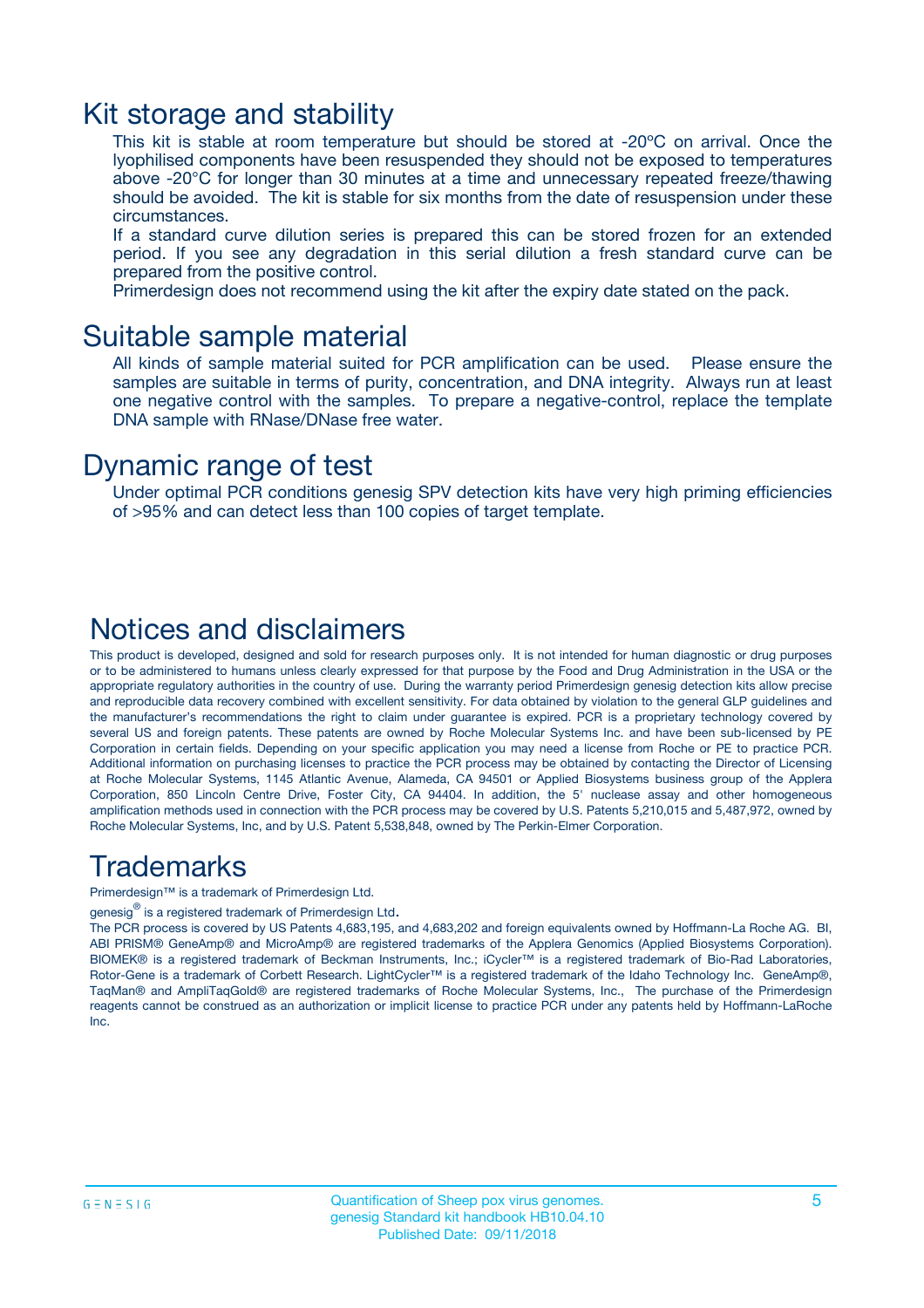## Principles of the test

#### **Real-time PCR**

A SPV specific primer and probe mix is provided and this can be detected through the FAM channel.

The primer and probe mix provided exploits the so-called TaqMan® principle. During PCR amplification, forward and reverse primers hybridize to the SPV DNA. A fluorogenic probe is included in the same reaction mixture which consists of a DNA probe labeled with a 5`-dye and a 3`-quencher. During PCR amplification, the probe is cleaved and the reporter dye and quencher are separated. The resulting increase in fluorescence can be detected on a range of qPCR platforms.

#### **Positive control**

For copy number determination and as a positive control for the PCR set up, the kit contains a positive control template. This can be used to generate a standard curve of SPV copy number / Cq value. Alternatively the positive control can be used at a single dilution where full quantitative analysis of the samples is not required. Each time the kit is used, at least one positive control reaction must be included in the run. A positive result indicates that the primers and probes for detecting the target SPV gene worked properly in that particular experimental scenario. If a negative result is obtained the test results are invalid and must be repeated. Care should be taken to ensure that the positive control does not contaminate any other kit component which would lead to false-positive results. This can be achieved by handling this component in a Post PCR environment. Care should also be taken to avoid cross-contamination of other samples when adding the positive control to the run. This can be avoided by sealing all other samples and negative controls before pipetting the positive control into the positive control well.

#### **Negative control**

To validate any positive findings a negative control reaction should be included every time the kit is used. For this reaction the RNase/DNase free water should be used instead of template. A negative result indicates that the reagents have not become contaminated while setting up the run.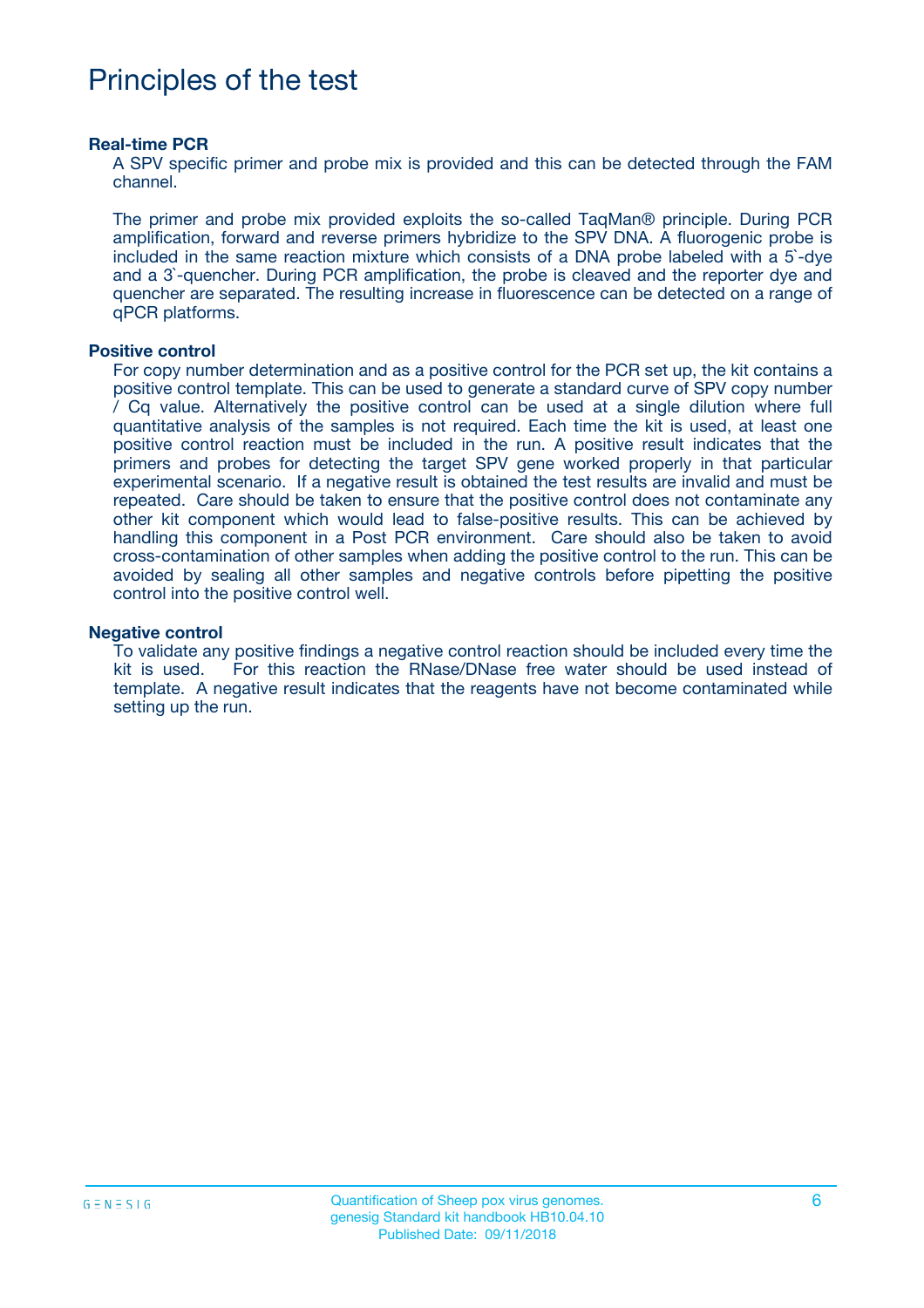### Resuspension protocol

To minimize the risk of contamination with foreign DNA, we recommend that all pipetting be performed in a PCR clean environment. Ideally this would be a designated PCR lab or PCR cabinet. Filter tips are recommended for all pipetting steps.

#### **1. Pulse-spin each tube in a centrifuge before opening.**

This will ensure lyophilised primer and probe mix is in the base of the tube and is not spilt upon opening the tube.

**2. Resuspend the kit components in the RNase/DNase free water supplied, according to the table below.**

To ensure complete resuspension, vortex each tube thoroughly.

| Component - resuspend in water<br><b>Volume</b> |        |
|-------------------------------------------------|--------|
| <b>Pre-PCR pack</b>                             |        |
| SPV primer/probe mix (BROWN)                    | 165 ul |

#### **3. Resuspend the positive control template in the template preparation buffer supplied, according to the table below:**

To ensure complete resuspension, vortex the tube thoroughly.

| Component - resuspend in template preparation buffer |        |  |
|------------------------------------------------------|--------|--|
| <b>Post-PCR heat-sealed foil</b>                     |        |  |
| SPV Positive Control Template (RED) *                | 500 µl |  |

\* This component contains high copy number template and is a VERY significant contamination risk. It must be opened and handled in a separate laboratory environment, away from the other components.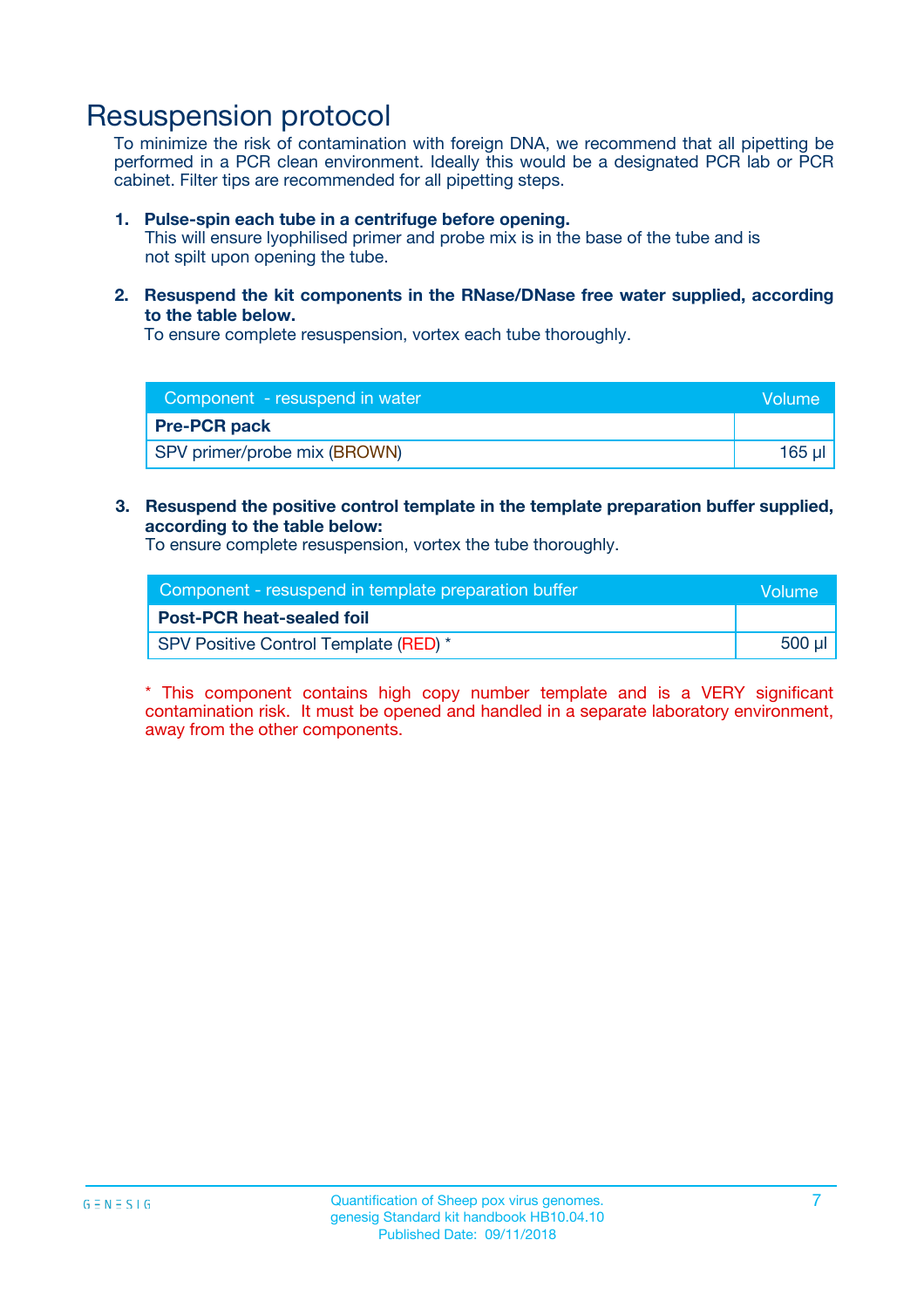# qPCR detection protocol

**1. For each DNA sample prepare a reaction mix according to the table below:** Include sufficient reactions for positive and negative controls.

| Component                                 | Volume          |
|-------------------------------------------|-----------------|
| oasig or PrecisionPLUS 2X qPCR Master Mix | 10 $\mu$        |
| SPV primer/probe mix (BROWN)              | 1 $\mu$         |
| <b>RNase/DNase free water (WHITE)</b>     | $4 \mu$         |
| <b>Final Volume</b>                       | 15 <sub>µ</sub> |

- **2. Pipette 15µl of this mix into each well according to your qPCR experimental plate set up.**
- **3. Prepare DNA templates for each of your samples.**
- **4. Pipette 5µl of DNA template into each well, according to your experimental plate set up.**

For negative control wells use 5µl of RNase/DNase free water. The final volume in each well is 20µl.

**5. If a standard curve is included for quantitative analysis, prepare a reaction mix according to the table below:**

| Component                                 | Volume          |
|-------------------------------------------|-----------------|
| oasig or PrecisionPLUS 2X qPCR Master Mix | 10 µl           |
| SPV primer/probe mix (BROWN)              | 1 µI            |
| <b>RNase/DNase free water (WHITE)</b>     | $4 \mu$         |
| <b>Final Volume</b>                       | 15 <sub>µ</sub> |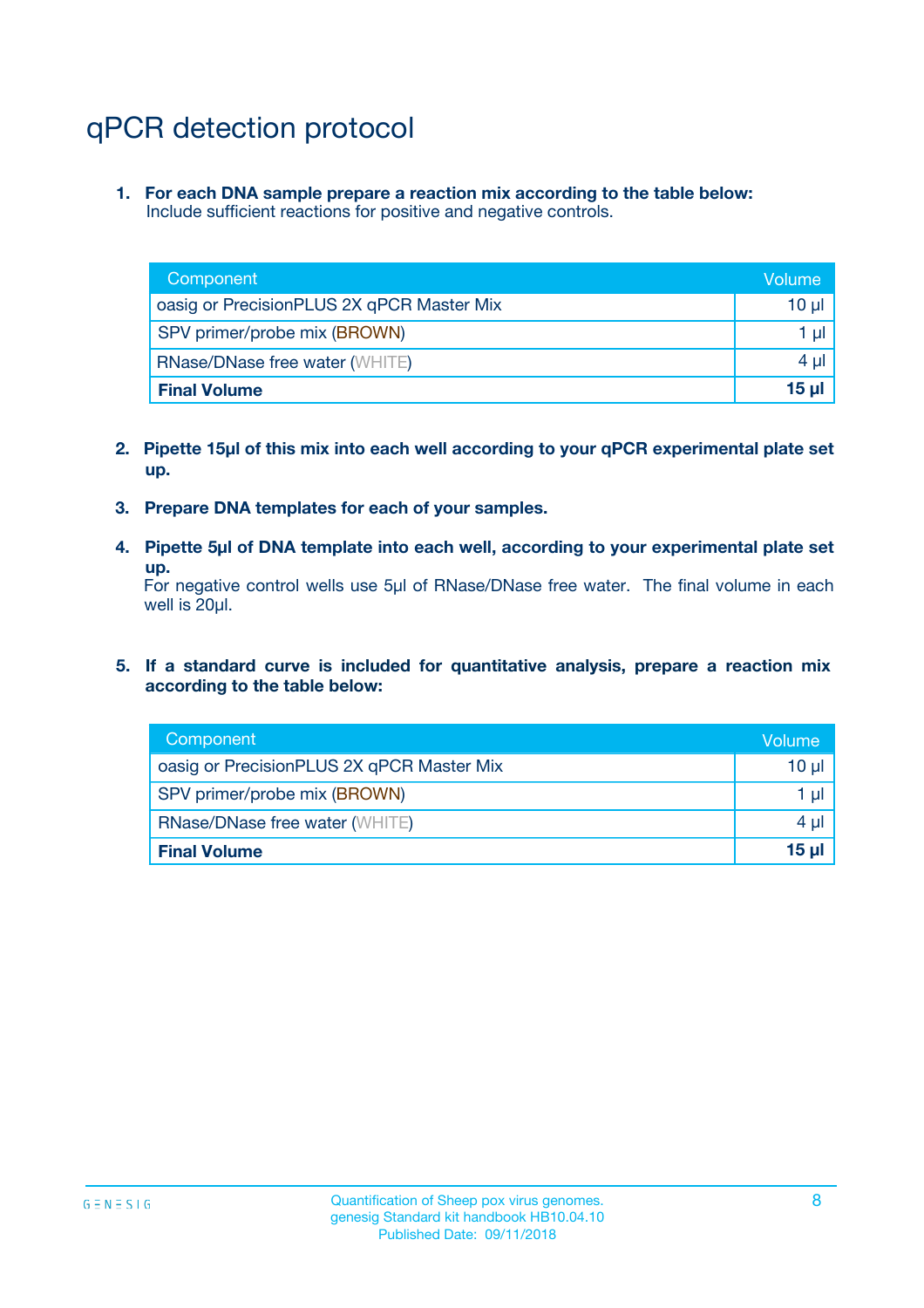### **6. Preparation of a standard curve dilution series.**

- 1) Pipette 90µl of template preparation buffer into 5 tubes and label 2-6
- 2) Pipette 10µl of Positive Control Template (RED) into tube 2
- 3) Vortex thoroughly
- 4) Change pipette tip and pipette 10µl from tube 2 into tube 3
- 5) Vortex thoroughly

Repeat steps 4 and 5 to complete the dilution series

| <b>Standard Curve</b>         | <b>Copy Number</b>     |
|-------------------------------|------------------------|
| Tube 1 Positive control (RED) | $2 \times 10^5$ per µl |
| Tube 2                        | $2 \times 10^4$ per µl |
| Tube 3                        | $2 \times 10^3$ per µl |
| Tube 4                        | $2 \times 10^2$ per µl |
| Tube 5                        | 20 per µl              |
| Tube 6                        | 2 per ul               |

7. Pipette 5µl of standard template into each well for the standard curve according to your experimental plate set up.

The final volume in each well is 20µl.

# qPCR amplification protocol

Amplification conditions using oasig or PrecisionPLUS2X qPCR Master Mix.

|             | <b>Step</b>       | <b>Time</b>     | Temp    |
|-------------|-------------------|-----------------|---------|
|             | Enzyme activation | 2 min           | 95 °C   |
| Cycling x50 | Denaturation      | 10 <sub>s</sub> | 95 $°C$ |
|             | DATA COLLECTION * | 60 s            | 60 °C   |

\* Fluorogenic data should be collected during this step through the FAM channel